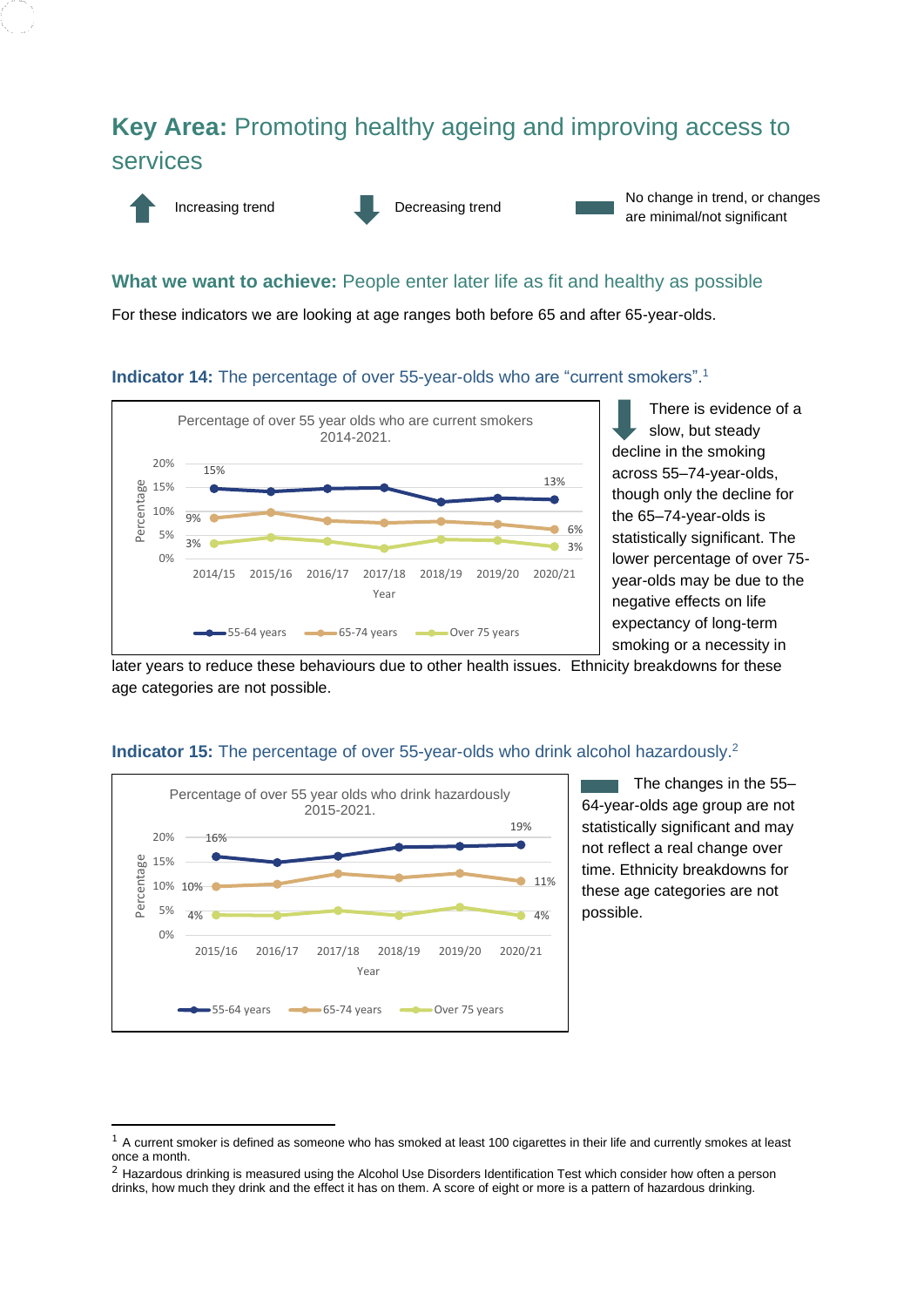# **Indicator 16:** The percentage of 55-year-olds who meet the guidelines for fruit and vegetable intake**. 3**



In terms of eating the amount of fruit and vegetable there has been a notable *decrease* across all three age bands for older people (of between around 9 to 15 percentage points). As of 2020/2021 there were less then 40 percentage of all people over 55 years old eating the amount of fruit and vegetable that Ministry of Health guidelines suggest. Ethnicity breakdowns for these age categories are not

possible.

#### **Indicator 17:** The percentage of 55-year-olds who meet the guidelines for physical activity**. 4**



Just over a third of all people aged over 75 do the recommended amount of physical activity. The slight rises for the 55–74-year-olds age group between 2015-2020 do show real changes (they are statistically significant).

Ethnicity breakdowns for these age categories are not possible.

<sup>&</sup>lt;sup>3</sup> Recommended servings are three or more of vegetables and 2 or more of fruit per day.

<sup>4</sup> Recommended level of activity is doing at least 30 minutes of brisk walking or moderate intensity activity , for at least 10 minutes at a time, at least five days a week.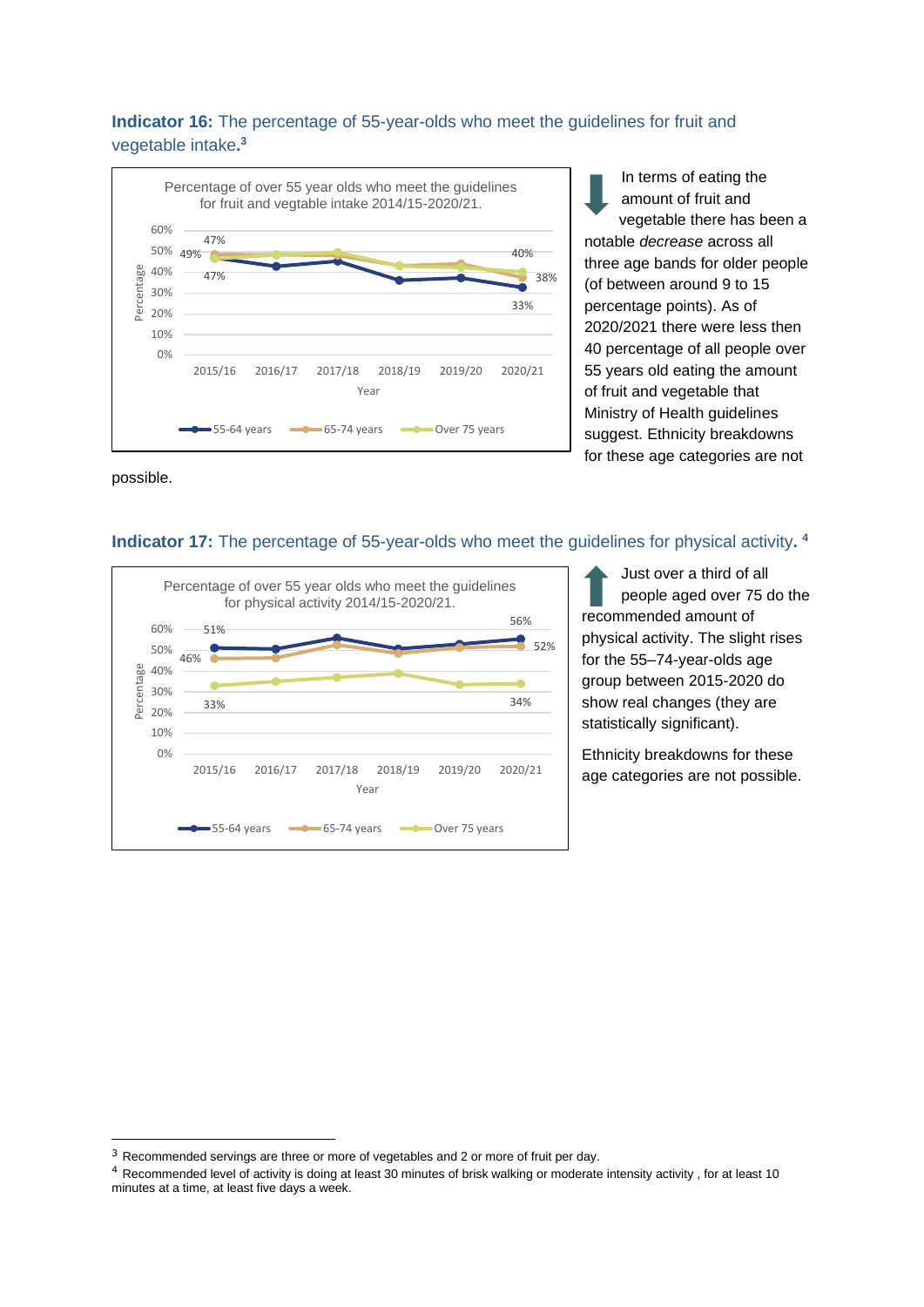#### **Indicator 18:** The percentage of over 65-year-olds who experience falls.



The percentage of older people who experience falls has remained relatively stable. There is a clear difference between the genders with women experiencing more falls than men in both age groups.



# **Indicator 19:** The percentage of over 50-year-olds who report the general health as good/very good/excellent.



There have not been any notable changes over time in terms of the percentage of people in these age groups who feel their health is good or better. For all age groups across time recorded, the percentages consistently sit around 85 to 88 percent. There are also no notable differences between genders across the years.

Ethnicity breakdowns for these age categories are not possible.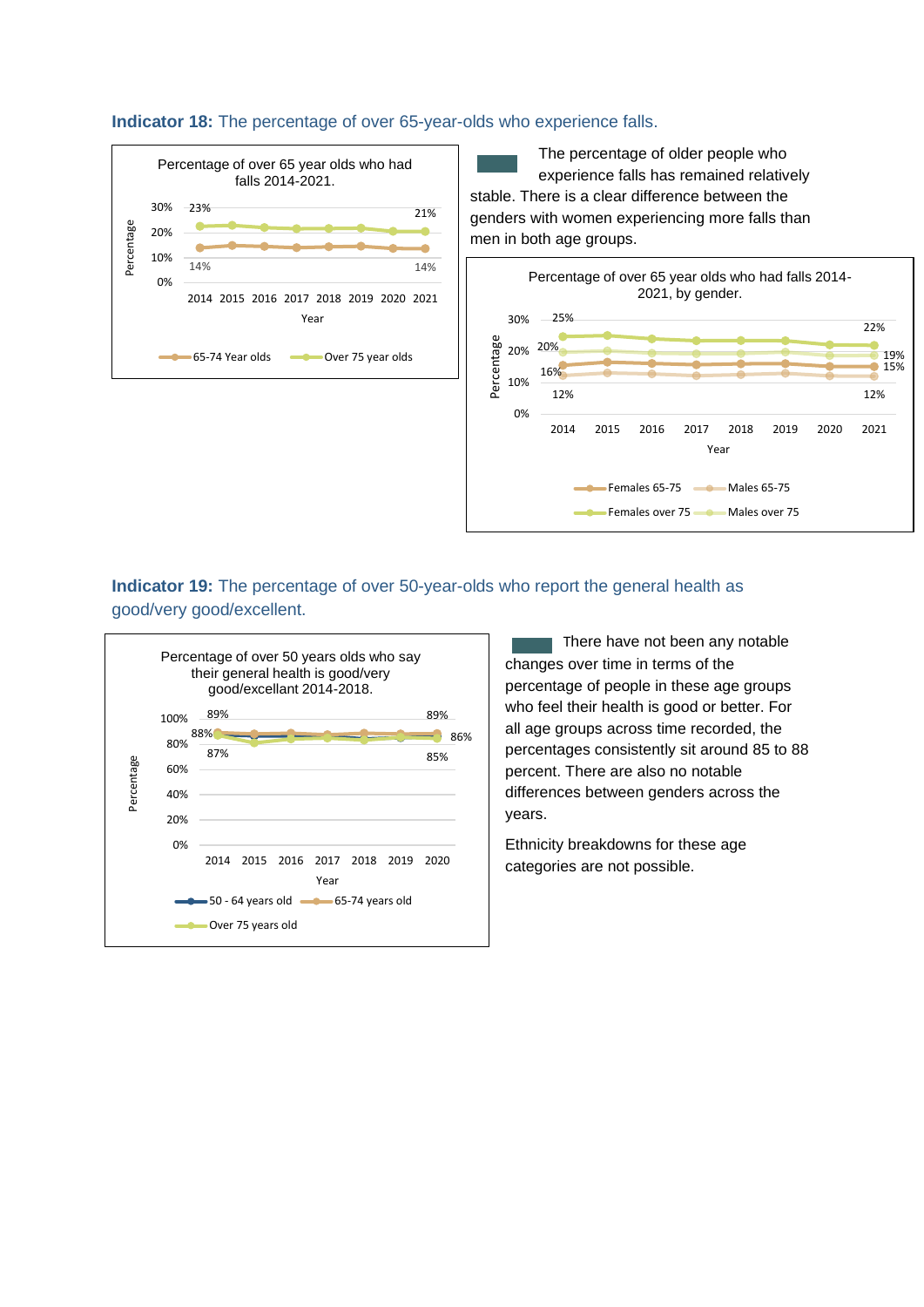## **Indicator 20:** The percentage of over 50-year-olds who report high levels of psychological distress.<sup>5</sup>



The percentage of older people who experienced high levels of psychological distress has varied but with no clear trend since 2014.

# **What we want to achieve:** People have equitable access to the health and social services and the support they need to live and age well.

There is one indicator that does not yet have a data source:

**-** Indicator 22: The percentage older people who say they believe the social service support they need is available all the time, or most of the time increases

# **Indicator 21:** The percentage of over 65-year-olds who find it easy/very easy to get to their nearest doctor or medical centre.



This question has only been asked in the General Social Survey in 2018, however updated data is due in mid-2022.

A vast majority of older people find it easy/very easy to access their nearest medical centre/doctor. There was no notable difference between genders or ethnicities.

<sup>&</sup>lt;sup>5</sup> High psychological distress is assessed by looking at anxiety, psychological fatigue or depression using the Kessler Psychological Distress Scale. A score of 12 or more indicated high distress.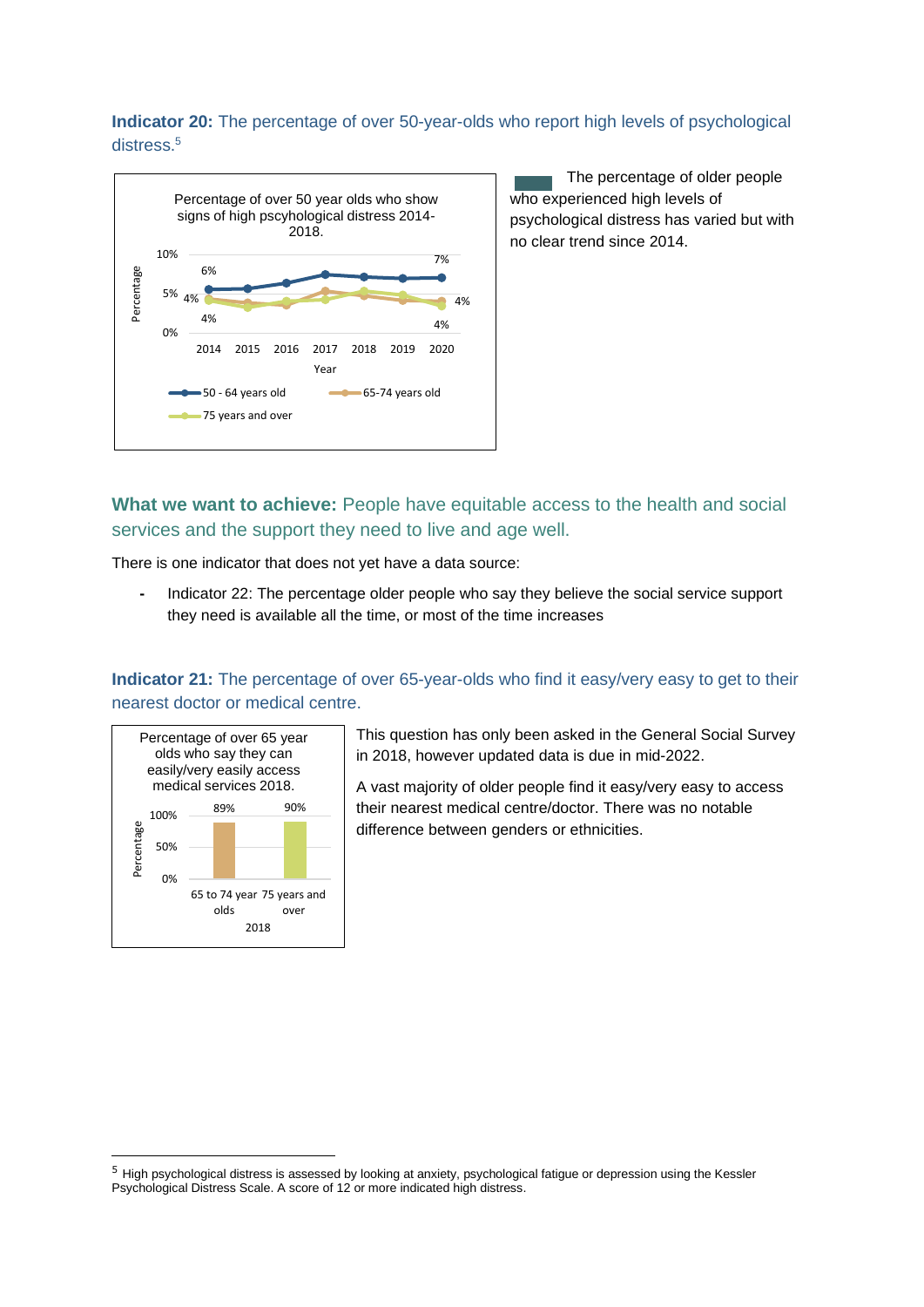# **Indicator 23:** The percentage of over 65-year-olds who had an unmet health need requiring a GP because of cost.



While the previous indicator was focused on people's ability to get to the medical/doctors this indicator looks at affordability. Only a small minority of over 65-year-olds missed out on contact with a GP because of cost. The slight downward trend is not significant.

Ethnicity breakdowns for these age categories are not possible.

# **Indicator 24:** The percentage of over 65-year-olds who were referred to mental health services and waited longer than three weeks for first contact.



The overall percentage of older people waiting more than three weeks has not changed notably.

Not all services provided to older people for mental health needs will be captured in this data.